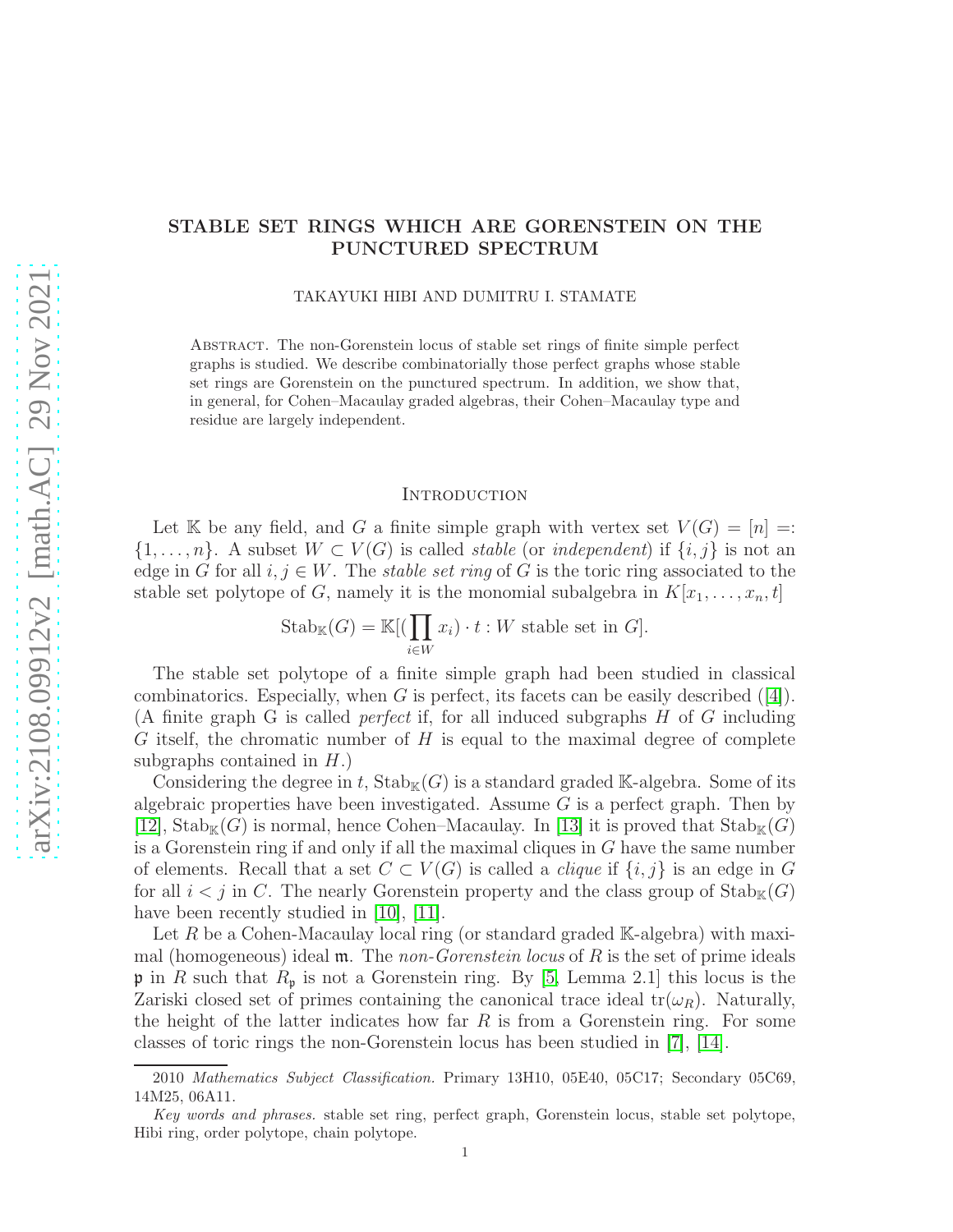One says that R is *Gorenstein on the punctured spectrum* if  $R_p$  is Gorenstein for all  $\mathfrak{p} \in \text{Spec}(R) \setminus \{\mathfrak{m}\},$  equivalently that  $\text{tr}(\omega_R)$  is an m-primary ideal, or that  $height(tr(\omega_R)) = dim R.$ 

The aim of the present paper is to provide in Theorem [1.1](#page-2-0) a simple combinatorial description of the perfect graphs G such that the ring  $R = \text{Stab}_{\mathbb{K}}(G)$  is Gorenstein on the punctured spectrum. It turns out that this situation is also equivalent to  $tr(\omega_R)$  being a power of the graded maximal ideal in R. Similar characterizations have been obtained by Herzog, Mohammadi and Page in [\[7\]](#page-5-5) for the non-Gorenstein locus of Hibi rings. Also, modeling [\[7,](#page-5-5) Corollary 3.12] and using simple techniques on combinatorics on finite posets, we construct, for any integers  $4 \le a \le b$ , a finite simple connected perfect graph G such that height $(tr(\omega_R)) = a$  and dim  $R = b$ (Proposition [1.3\)](#page-3-0).

On the other hand, we study numerical invariants related to the Gorenstein property. Let R be a Cohen–Macaulay positively graded K-algebra. It is known that R is Gorenstein if and only if its Cohen–Macaulay type  $t(R) = \dim_K \mathrm{Ext}^{\dim R}_R(\mathbb{K}, R)$ is equal to 1 and if and only if its residue  $res(R) = \ell_R(R/\text{tr}(\omega_R))$  is equal to 0. We show, however, that when  $R$  is not Gorenstein, these two invariants are largely independent (Proposition [2.1\)](#page-4-1).

## 1. Stable set rings and the non-Gorenstein locus

We first recall some terminology and results on stable set rings. Let  $G$  be a finite simple graph with vertex set  $[n]$ . The *clique complex* of G is the simplicial complex  $\Delta(G)$  whose faces are the cliques in G. Note that  $\{i\}$  is a stable set and a clique for all  $i \in [n]$ . One says that G is *pure* if  $\Delta(G)$  is a pure simplicial complex, i.e. all maximal cliques have the same number of elements. The graph G is called *perfect* if for any induced graph  $H$  of  $G$ , including  $G$ , the chromatic number equals the maximal cardinality of cliques contained in H. When G is perfect,  $R = \text{Stab}_{\mathbb{K}}(G)$  is the K-span of the monomials  $(\prod_{i=1}^n x_i^{a_i})t^q$  with  $\sum_{i \in C} a_i \leq q$  for each maximal clique C of G. Moreover, the canonical module  $\omega_{\text{Stab}_{\mathbb{K}}(G)}$  is the K-span of those monomials  $(\prod_{i=1}^n x_i^{a_i}) t^q$  where  $a_i > 0$  for all i, and  $\sum_{i \in C} a_i \leq q-1$  for each maximal clique C of G. The a-invariant of R is by definition  $a(\tilde{R}) = -\min\{i : (\omega_R)_i \neq 0\}$ , and when G is a perfect graph  $a(\text{Stab}_{\mathbb{K}}(G)) = -\dim \Delta(G) - 2$  by [\[10,](#page-5-2) Corollary 12]. Since R is an integral domain, by [\[5,](#page-5-4) Lemma 1.1] the trace of its canonical ideal can be computed as  $\text{tr}(\omega_R) = \omega_R \cdot \omega_R^{-1}$  $\mu_R^{-1}$ , where  $\omega_R^{-1} = \{x \in Q(R) : x \omega_R \subseteq R\}$  is the anticanonical ideal of R and the field of fractions of R is  $Q(R) = \mathbb{K}(x_1, \ldots, x_n, t)$ , see the proof of [\[10,](#page-5-2) Lemma 11].

We recall that the Segre product of the graded K-algebras  $S = \bigoplus_{i>0} S_i$  and  $T =$  $\bigoplus_{i\geq 0} T_i$  is the graded ring  $S\#T = \bigoplus_{i\geq 0} (S_i \otimes_{\mathbb{K}} T_i)$ . This construction is relevant for us since if the graph G has the connected components  $G_1, \ldots, G_s$ , then

$$
\mathrm{Stab}_{\mathbb{K}}(G) \cong \mathrm{Stab}_{\mathbb{K}}(G_1) \# \cdots \# \mathrm{Stab}_{\mathbb{K}}(G_s).
$$

We refer to [\[3\]](#page-4-2), [\[2\]](#page-4-3) for more background on Gorenstein and Cohen-Macaulay toric algebras, to [\[1\]](#page-4-4) for the undefined terminology in graph theory and to [\[8\]](#page-5-7) for results on Hibi rings.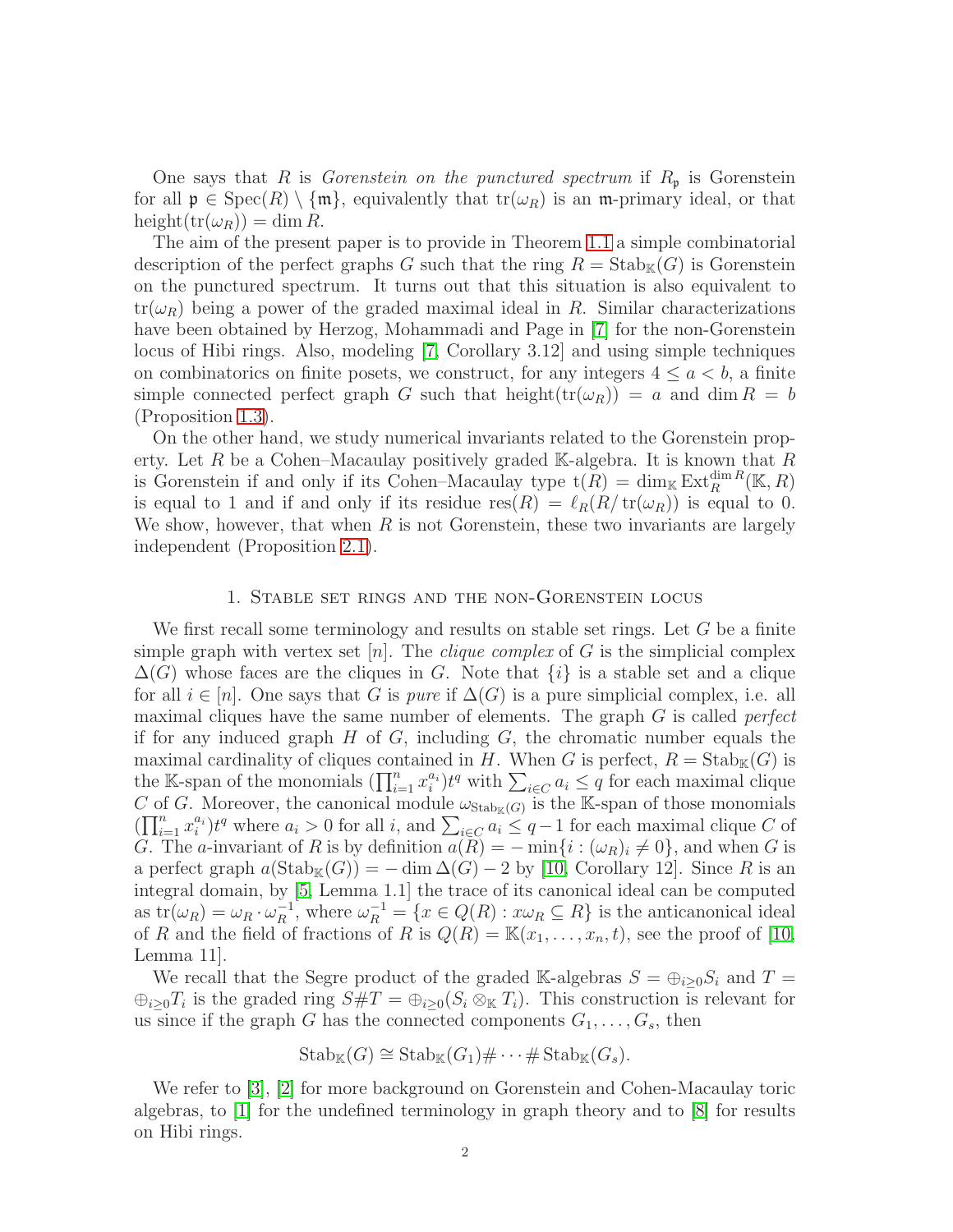<span id="page-2-0"></span>Theorem 1.1. *Let* G *be a finite simple pefect graph with connected components*  $G_1, \ldots, G_s$  *such that*  $d_i = \dim \Delta(G_i)$  *with*  $i = 1, \ldots, s$  *satisfy*  $d_1 \geq \cdots \geq d_s$ . We de*note*  $R = \text{Stab}_{\mathbb{K}}(G)$  *and*  $\mathfrak{m}$  *the graded maximal ideal in* R. The following statements *are equivalent:*

- *(i)*  $G_i$  *is a pure graph for*  $i = 1, \ldots, s$ ;
- $(iii)$  tr( $\omega_R$ ) =  $\mathfrak{m}^{d_1-d_s}$ ;
- *(iii)*  $tr(\omega_R) = m^N$  *for some integer*  $N \geq 0$ *;*
- $(iv)$  tr $(\omega_R) \supseteq \mathfrak{m}^{\ell}$  *for some*  $\ell > 0$ *;*
- $(v)$  tr( $\omega_R$ ) *is an* **m**-primary ideal.

*Proof.* Say  $V(G) = \{1, ..., n\}$ . (i)  $\Rightarrow$  (ii): Since  $G_i$  is pure, the ring  $R_i = \text{Stab}_{\mathbb{K}}(G_i)$ is a Gorenstein K-algebra (by [\[13,](#page-5-1) Theorem 2.1 (b)]) with a-invariant equal to  $-d_i-2$  $(by \mid 10, Corollary 12)$ . Since R is graded isomorphic to the Segre product of algebras  $R_1 \# \cdots \# R_s$  and R is a Cohen-Macaulay ring, by [\[7,](#page-5-5) Theorem 2.7] (or [\[5,](#page-5-4) Theorem 4.15]) we obtain that  $tr(\omega_R) = \mathfrak{m}^{d_1 - d_s}$ .

The implications (ii)  $\Rightarrow$  (iii)  $\Rightarrow$  (iv) and the equivalence (iv)  $\iff$  (v) are clear. We now prove (iv)  $\Rightarrow$  (i).

Let  $\ell > 0$  such that  $tr(\omega_R) \supseteq m^{\ell}$ . Assume, by contradiction, that the graph  $G_i$ is not pure for some i. We denote by  $\delta$  and  $\delta_1$  the maximum size of a clique in G, respectively in  $G_i$ . Since  $G_i$  is not pure, there exists an edge  $\{i_0, j_0\}$  in  $G_i$  such that  $i_0$  belongs to a clique C with  $\delta_1$  elements, and  $j_0$  belongs to no clique in G with  $\delta_1$ elements.

As  $\{x_{i_0}\}\$ is a stable set in G, one has  $x_{i_0}t \in \mathfrak{m}_R$ . Then

$$
(1) \t\t x_{i_0}^{\ell}t^{\ell} = w \cdot w',
$$

where  $w = \prod_{j=1}^n x_j^{a_j}$  $j^{a_j} \cdot t^q \in \omega_R$  and  $w' = \prod_{j=1}^n x_j^{a'_j} \cdot t^{q'} \in \omega_R^{-1}$ .

The monomial  $z = x_1 \dots x_n t^{\delta+1}$  satisfies the equations describing the monomial K-basis of  $\omega_R$ , hence z is in  $\omega_R$ . Arguing similarly, it follows that any monomial in  $\omega_R$ is divisible by z. Since  $zw' \in R$ , we get that  $a'_1, \ldots, a'_n \ge -1$  and  $q' \ge -\delta - 1$ . Also, by considering the equations of  $\omega_R$  one verifies that  $x_{j0}z \in \omega_R$ , hence  $x_{j0}zw' \in R$ . Note that  $\deg_{x_{j_0}}(x_{j_0}zw') \geq 1$ , therefore  $q' + \delta + 1 > 0$ , equivalently  $q' \geq -\delta$ .

For  $j \neq i_0$ , since  $a_j \geq 1$ ,  $a'_j \geq -1$  and  $a_j + a'_j = 0$  we get that  $a_j = 1$  and  $a'_j = -1$ . Consequently, [\(1\)](#page-2-1) becomes

<span id="page-2-3"></span><span id="page-2-1"></span>
$$
x_{i_0}^{\ell}t^{\ell} = (x_1 \cdots x_{i_0}^u \cdots x_n t^{\delta + a}) \cdot (x_1^{-1} \cdots x_{i_0}^v \cdots x_n^{-1} t^{-\delta + b})
$$

for some integers  $u > 1$ ,  $v > -1$ ,  $a > 1$  and  $b > 0$  such that  $u + v = a + b = \ell$ .

Set  $z_1 = z \cdot x_{i_0}^{\delta - \delta_1}$  $i_0^{0-\delta_1}$ . By our choice of  $i_0$  and  $j_0$ , it follows that  $z_1$  and  $z_1 \cdot x_{j_0}$  are in  $\omega_R$ . Then the monomial  $z_1 x_{j_0} w' = x_{i_0}^{v+1+\delta-\delta_1}$  $x_{i_0}^{v+1+\delta-\delta_1} \cdot x_{j_0} \cdot t^{b+1} \in R.$ 

<span id="page-2-2"></span>As  $w \in \omega_R$  and  $i_0$  belongs to a clique with  $\delta_1$  elements, one gets  $u+\delta_1-1 \leq \delta+a-1$ , i.e.

$$
(2) \t\t u \le \delta - \delta_1 + a.
$$

Let C be a maximal clique in G containing  $i_0$ , and hence  $j_0 \notin C$ . Since  $z_1 x_{j_0} w'$  is in R we infer that  $v + 1 + \delta - \delta_1 \leq b + 1$ , i.e.

(3) 
$$
v \leq b - (\delta - \delta_1).
$$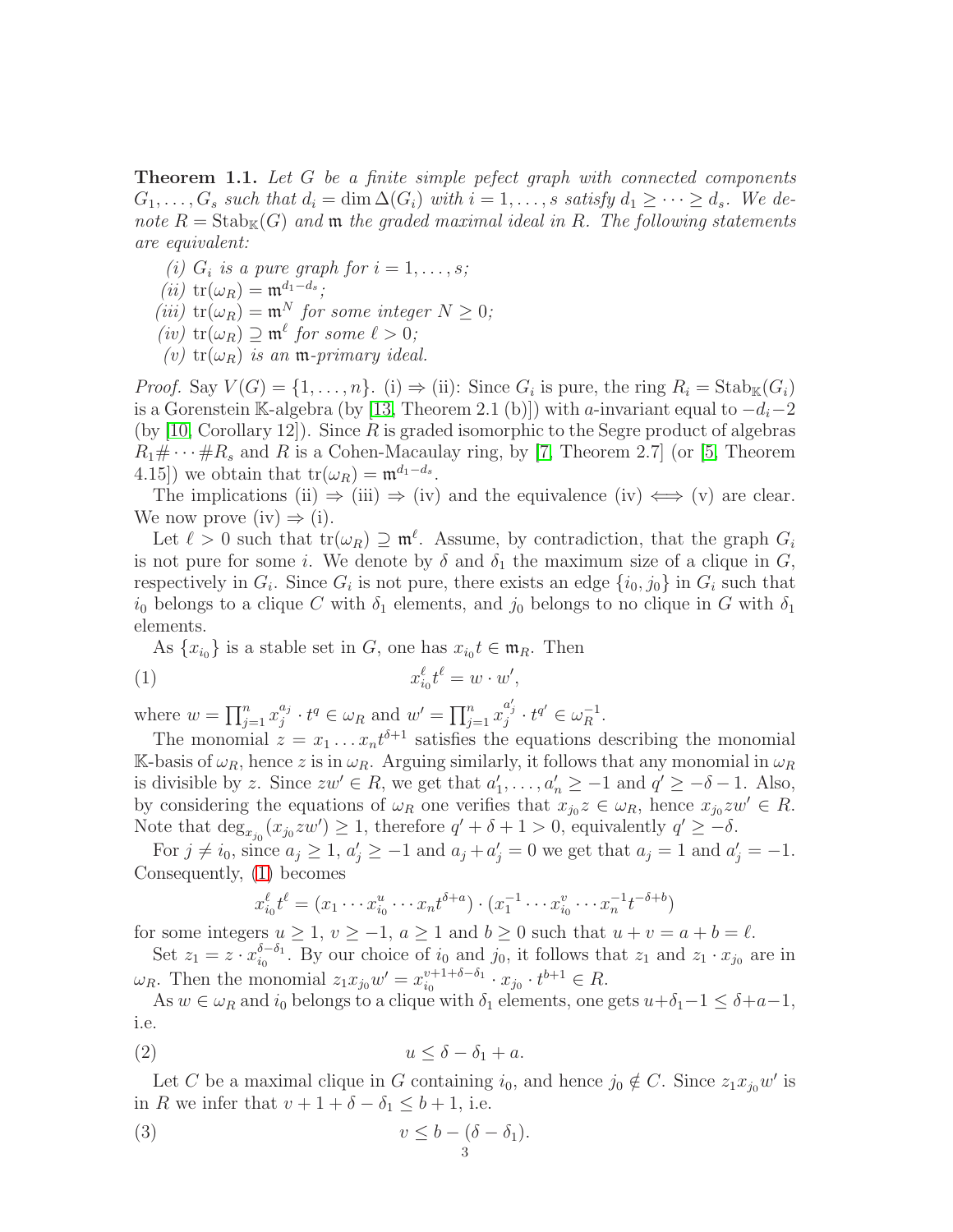Adding [\(2\)](#page-2-2) and [\(3\)](#page-2-3) we get that  $\ell = u + v \le a + b = \ell$ . Thus (2) and (3) are both equalities. This gives  $z_1 x_{j_0} w' = x_{i_0}^{\nu+1+\delta-\delta_1}$  $x_{i_0}^{v+1+\delta-\delta_1}x_{j_0}t^{b+1} = x_{i_0}^{b+1}x_{j_0}t^{b+1}.$ 

On the other hand, since  $\{i_0, j_0\} \in E(G)$  there exists a maximal clique in G containing  $i_0$  and  $j_0$ . The corresponding inequality for  $z_1x_{j_0}w' \in R$  becomes  $b+2 \leq$  $b + 1$ , a contradiction. This finishes the proof of the theorem.

According to  $[5]$ , a standard graded Cohen-Macaulay K-algebra R with canonical module  $\omega_R$  is called *nearly Gorenstein* if  $tr(\omega_R) \supseteq m$ , where m denotes the graded maximal ideal of R. The case  $tr(\omega_R) = R$  corresponds to R being Gorenstein.

As a corollary of Theorem [1.1,](#page-2-0) we characterize when is  $\operatorname{Stab}_{\mathbb{K}}(G)$  a nearly Gorenstein ring, recovering a result in [\[10\]](#page-5-2).

**Corollary 1.2.** (10, Theorem 13) In the setting of Theorem [1.1,](#page-2-0) the ring  $\text{Stab}_{K}(G)$ *is nearly Gorenstein if and only if each*  $G_i$  *is pure and*  $d_s \leq d_1 \leq d_s + 1$ *.* 

In [\[7,](#page-5-5) Corollary 3.12], a family of Hibi rings whose non-Gorenstein locus has arbitrarily large dimension is constructed. Simple techniques on combinatorics of finite posets yield a family of stable set rings whose non-Gorenstein locus has arbitrarily large dimension.

Let P be a finite poset. We denote by  $\mathbb{K}[\mathcal{O}(P)]$  and  $\mathbb{K}[\mathcal{C}(P)]$  the toric ring of the order polytope, respectively of the chain polytope of  $P$ , introduced in [\[16\]](#page-5-8). Note that  $\mathbb{K}[\mathcal{O}(P)]$  is the Hibi ring of P. It follows from [\[9,](#page-5-9) Theorem 2.1] that  $\mathcal{O}(P)$  and  $\mathcal{C}(P)$  are unimodularly equivalent (hence their toric rings are isomorphic) when P possesses no " $X$ " subposet, i.e. no 5-element subset

$$
Q_{a,b}^{y,z}(x)=\{a,b,x,y,z\}
$$

with  $a < x, b < x, x < y, x < z$ , where a and b are incomparable in P and where y and z are incomparable in P. Let  $G(P)$  denote the comparability graph of P the vertex set of  $G(P)$  is P and the edges correspond to pairs of distinct comparable elements in the poset. Every comparability graph is perfect. The stable sets in  $G(P)$ are the subsets of  $P$  where no two elements are comparable (i.e. the antichains), hence the stable polytope of  $G(P)$  has the same set of vertices as the chain polytope  $\mathcal{C}(P)$  ([\[16\]](#page-5-8)). Thus their toric rings coincide  $\mathrm{Stab}_{\mathbb{K}}(G(P)) = \mathbb{K}[\mathcal{C}(P)].$ 

Consider integers  $4 \le a < b$ . Let  $P = P_1 \bigoplus P_2$  be the finite poset which is discussed in the proof of [\[7,](#page-5-5) Corollary 3.12]. Namely,  $P_1$  is a chain with  $b - a - 1$ elements,  $P_2$  is the union of a singleton and a chain with  $a - 2$  elements,  $\overline{P_2}$  is obtained by adding a minimum element to  $P_2$ , and  $P_1 \bigoplus P_2$  denotes the ordinal sum of  $P_1$  and  $\overline{P_2}$  where every element in  $P_1$  is smaller than any element in  $\overline{P_2}$ . Then P has no "X" subposet, which implies  $\mathbb{K}[\mathcal{O}(P)] = \mathbb{K}[\mathcal{C}(P)]$ . According to [\[7,](#page-5-5) Corollary 3.12], one has height $(tr(\omega_{\mathbb{K}[\mathcal{O}(P)])}) = a$  and dim  $\mathbb{K}[\mathcal{O}(P)] = b$ . Hence, the next result follows.

<span id="page-3-0"></span>**Proposition 1.3.** Given integers a and b with  $4 \le a \le b$ , there is a finite connected *perfect graph* G *for which* height $(tr(\omega_{Stab_{\mathbb{K}}(G)})) = a$  *and* dim  $Stab_{\mathbb{K}}(G) = b$ *.*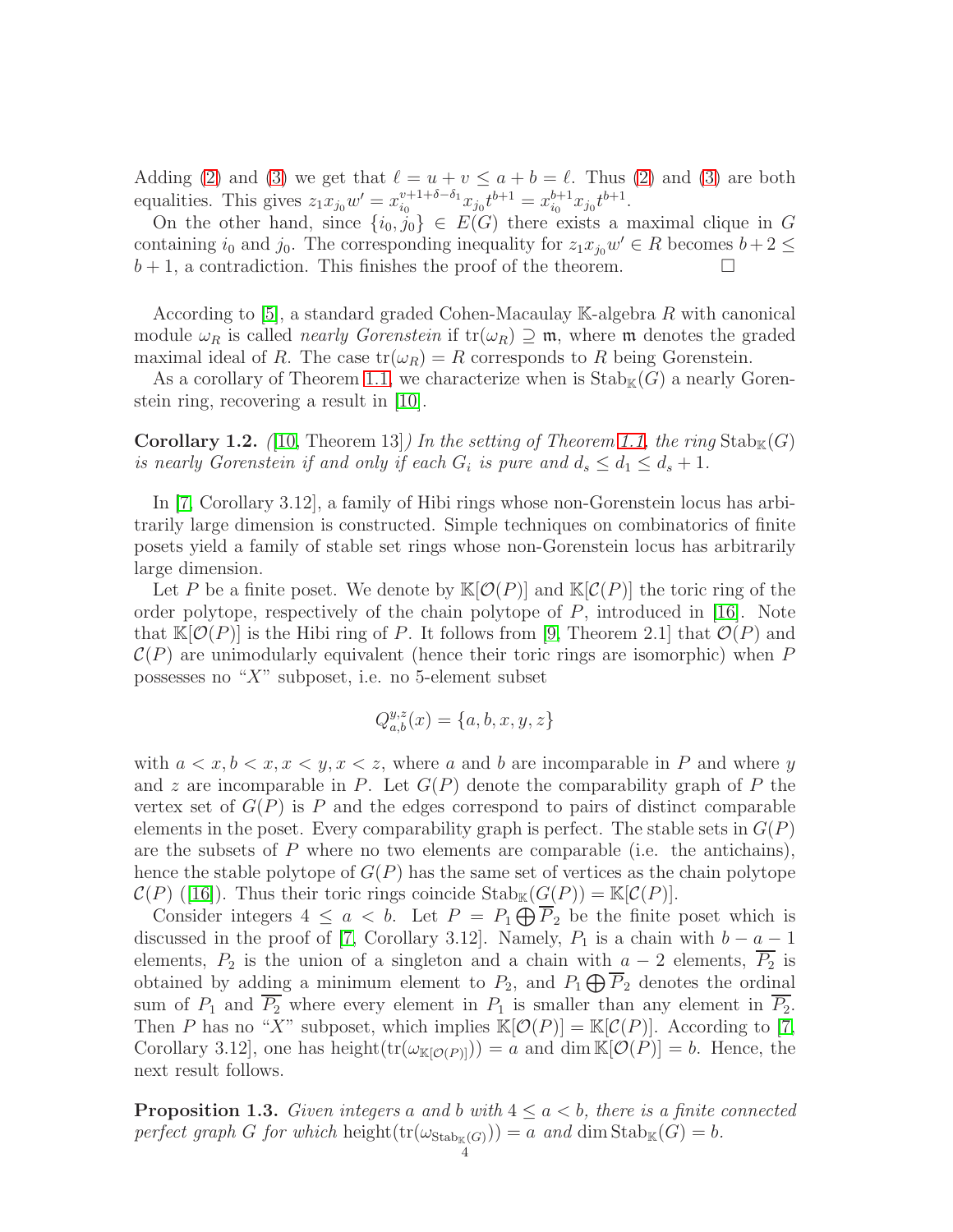### 2. Cohen–Macaulay type and residue

We close the present paper with making a comment about two numerical invariants related to the Gorenstein property. Let R be a Cohen–Macaulay (positively) graded K-algebra. Its *Cohen–Macaulay type* is

$$
\mathsf t (R) = \dim_{\mathbb K} \operatorname{Ext}_R^{\dim R}({\mathbb K},R)
$$

(see [\[3,](#page-4-2) Definition 1.2.15]) and its *residue* is the length

$$
res(R) = \ell_R(R/\operatorname{tr}(\omega_R))
$$

(see [\[5\]](#page-5-4)). It is known that R is a Gorenstein ring if and only if  $t(R) = 1$  if and only if  $res(R) = 0$ . However, when R is not Gorenstein, these two invariants are largely independent.

<span id="page-4-1"></span>**Proposition 2.1.** *Given the integers*  $a \geq 2$  *and*  $b \geq 1$  *there exists* a *Cohen– Macaulay* K*-algebra with Cohen–Macaulay type* a *and residue* b*.*

*Proof.* The algebra

$$
R = \mathbb{K}[t^{a+1}, t^{b(a+1)+1}, t^{b(a+2)+2}, \dots, t^{b(a+1)+a}] \subset \mathbb{K}[t]
$$

is the semigroup ring associated to the numerical semigroup

$$
H = \langle a+1, b(a+1)+1, b(a+1)+2, \ldots, b(a+1)+a \rangle,
$$

and it is Cohen–Macaulay of dimension one. More precisely,  $H = \{i(a + 1) : 0 \leq$  $i < b$   $\cup$  {c, c + 1, ...}, where  $c = b(a + 1)$  is the conductor of the semigroup H. A computation made in [\[6,](#page-5-10) Example 2.5] gives  $res(R) = b$ . The Cohen–Macaulay type of R equals the cardinality of the set of pseudo-Frobenius numbers in  $H$ , which is

$$
PF(H) = \{ x \in \mathbb{Z} \setminus H : x + h \in H \text{ for all } 0 \neq h \in H \},
$$

see [\[15,](#page-5-11) Section 3]. From the description of H, arguing modulo  $a+1$  it follows that

$$
PF(H) = \{ (b-1)(a+1) + 1, \ldots, (b-1)(a+1) + a \}.
$$

Hence  $t(R) = |PF(H)| = a$ , as desired.

The semigroup ring discussed above cannot be a standard graded K-algebra. It would, of course, be of interest to find a standard graded K-algebra R with  $t(R) = a$ and  $res(R) = b$ .

Acknowledgement. The first author was partially supported by JSPS KAKENHI 19H00637.

### **REFERENCES**

- <span id="page-4-4"></span><span id="page-4-3"></span>[1] B. Bollobás, *Modern Graph Theory*, GTM 184, Springer, 1998.
- [2] W. Bruns, J. Gubeladze, Polytopes, Rings and K-theory, Springer Monographs in Mathematics, Springer, 2009.
- <span id="page-4-2"></span>[3] W. Bruns, J. Herzog, Cohen–Macaulay Rings, Revised Ed., Cambridge Stud. Adv. Math., vol. 39, Cambridge University Press, Cambridge, 1998.
- <span id="page-4-0"></span>[4] V. Chvátal, On certain polytopes associated with graphs, J. Combin. Theory  $(B)$  18 (1975), 138–154.